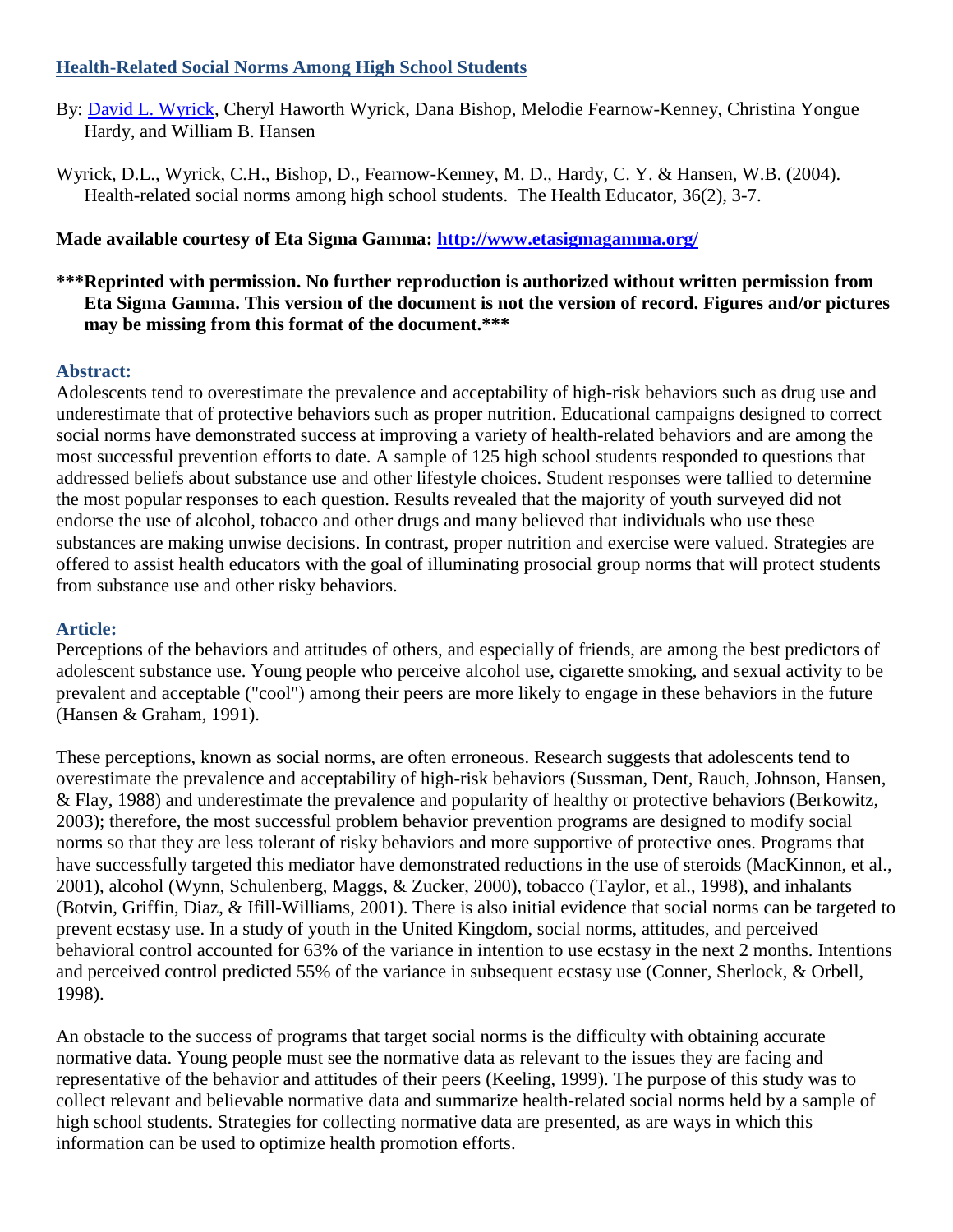# **Method**

## *Design*

Qualitative data were collected from a sample of high school students participating in an evaluation of the health education program, All Stars, Sr., during a single test occasion. Students completed a 15-item anonymous survey, the Opinion Poll Survey, assessing their health-related beliefs and opinions. The tallied results were used to play the Opinion Poll Game, a normative beliefs activity included in All Stars, Sr. Students were instructed to complete the survey without discussing any of the questions or individual responses with anyone other than the teacher. Once students completed the survey, they were to turn the survey over on their desk and raise their hand indicating they were finished. At that time, the health teacher would take the survey from students. The Opinion Poll Game and other activities of the All Stars, Sr. program were implemented during regular health education classes. In addition to administering the survey, the health teachers also tallied the results. The only persons with access to the completed Opinion Poll Surveys were the health teacher, the principal investigator, and the project manager. Once the surveys were tallied, they were stored in the office of the principal investigator.

## *Sample*

Students from six high schools in North Carolina were recruited to participate in the evaluation of All Stars, Sr. (Fearnow-Kenney, Wyrick, Jackson-Newsom, Wyrick, & Hansen, 2003). A written description of the study and an active informed consent form were sent home to parents or guardians. Students ( $N = 125$ ) who completed the Opinion Poll Survey were students at the three high schools that were assigned to the treatment group. The data presented here were collected as part of an activity known as the Opinion Poll Game. The game was played anonymously; therefore, exact demographic data cannot be reported; however, the sample of students who participated in the evaluation of the program was 38% male ( $n = 48$ ) and 62% ( $n = 77$ ) female. Students' ages ranged from 13 - 19 years. The average age was 14.2 years and the majority of students were in the ninth grade  $(91\%; n = 114)$ . Health education in North Carolina is a required course for ninth graders which explains the high percentage for this age group. The remaining students were distributed in 10th grade (7%;  $n = 9$ ) and 1 1 th grade (2%;  $n = 2$ ). Ethnicity was roughly evenly split between White (46%;  $n = 57$ ) and African American  $(44\%; n = 55)$  students with very few Asian  $(3\%; n = 4)$ , Hispanic  $(2\%; n = 2)$ , Native American  $(1\%; n = 1)$ , and Pacific Islanders or others  $(5\%; n = 6)$ .

#### *Measure*

Students completed a 15-item anonymous health survey that consisted of open-ended questions assessing student opinions about drug use and other health-related behaviors. Measures for assessing normative beliefs were adapted from items used in the evaluation of the All Stars Core program (Harrington, Giles, Hoyle, Feeney, & Yungbluth, 2001). Harrington assessed the internal consistency of the normative beliefs scale by calculating a Cronbach alpha coefficient resulting in a respectable .782.

The student responses were tallied by the instructor. The class was then divided into two teams, among which students took turns trying to guess the most common student responses to selected survey questions. The team that was most successful at guessing the class "norms" won the game. The purpose of the game was to elicit class norms that are conventional and protective against high-risk behaviors such as drug use. Previous studies indicate that adolescents often perceive high risk behaviors to be more prevalent and acceptable among others than they actually are. When adolescents are given the opportunity to communicate their own opinions regarding these high risk behaviors in a safe environment (e.g., anonymous survey), they often report personal beliefs that are not tolerant of substance use; however, they also erroneously perceive that others are tolerant of substance use (Hansen & Graham, 1991; Graham, Marks, & Hansen, 1991; Perkins & Wechsler, 1996). After the opinion survey answers are tallied, the true social norms among the students are revealed. Specifically, demonstrating to adolescents the inaccuracy of their perceptions regarding drug use has been shown to delay the onset of substance use and to promote cessation among current users (Hansen & McNeal, 2001; McNeal & Hansen, 1999).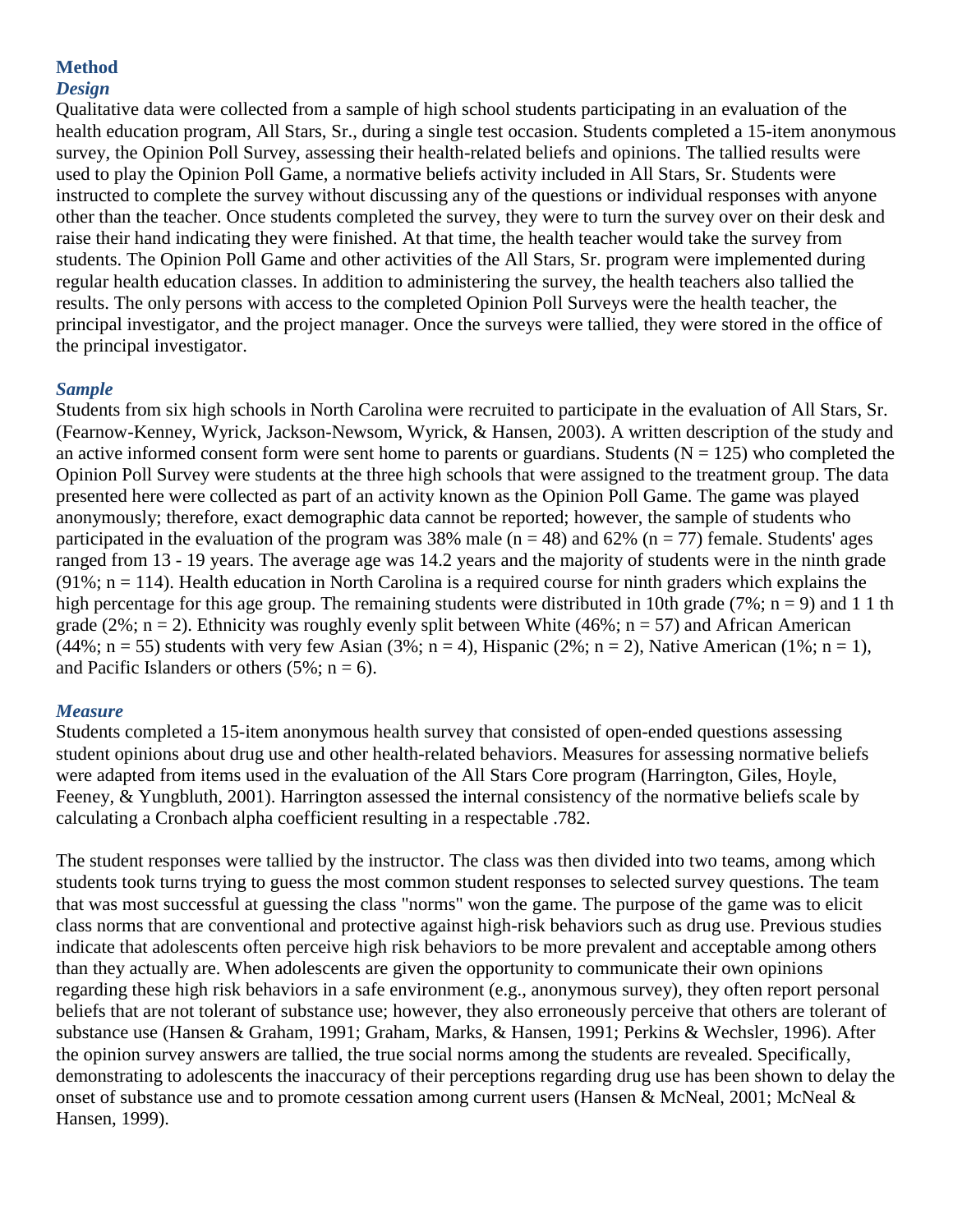#### **Analysis and Results**

Survey responses for each student were entered into a database. Student responses to each item of the survey were sorted by frequency. The sorted database was used to tally the responses that occurred most often for each question. Responses from 12 of the items were summarized for this report. The three items not included in the analysis were "filler" items meant to promote student engagement with the game (i.e., Who is your favorite college sports team?; Who is your favorite musical group?; and Who is your favorite actor/actress?).

The top three responses for each survey item are reported in Table 1. Contrary to images portrayed in some movies, teen magazines, and popular music, students in this study viewed substance use as unacceptable behavior. Marijuana, chewing tobacco, and cigarette use were seen as "stupid," and teens who avoid drug use were respected by their peers. Likewise, individuals who drive after drinking alcohol were judged as being "reckless" and "irresponsible."

| Opinion poll item                                                     | Top three responses    | Number of students<br>endorsing a response |
|-----------------------------------------------------------------------|------------------------|--------------------------------------------|
| What is one thing people your age do in excess?                       | Talk                   | 12                                         |
|                                                                       | Smoke cigarettes       | 8                                          |
|                                                                       | Watch T.V.             | $\overline{7}$                             |
| What word describes someone who drinks and drives?                    | Stupid                 | 70                                         |
|                                                                       | Irresponsible          | 9                                          |
|                                                                       | Drunk driver           | 6                                          |
| What word describes someone who uses chewing<br>tobacco?              | Stupid                 | 50                                         |
|                                                                       | <b>Disgusting</b>      | 25                                         |
|                                                                       | Hick/redneck           | 11                                         |
| What word describes someone who uses marijuana?                       | Stupid                 | 53                                         |
|                                                                       | Pothead                | 11                                         |
|                                                                       | Crazy                  | 9                                          |
| Teens who have made up their minds to<br>never use illegal drugs are? | Smart                  | 81                                         |
|                                                                       | Cool                   | 10                                         |
|                                                                       | Responsible            | 6                                          |
| What causes the most stress for your family?                          | Money/Bills            | 17                                         |
|                                                                       | Fights/Disputes        | 7                                          |
|                                                                       | <b>Bad Grades</b>      | 5                                          |
| What food should you eat less than you do?                            | Candy/Sweets           | 10                                         |
|                                                                       | Chips                  | 10                                         |
|                                                                       | Ice Cream              | 10                                         |
| What food should you eat more than you do?                            | Vegetables             | 46                                         |
|                                                                       | Fruit                  | 18                                         |
|                                                                       | Salad                  | 10                                         |
| What disease do you fear getting the most?                            | <b>HIV/AIDS</b>        | 45                                         |
|                                                                       | Cancer                 | 37                                         |
|                                                                       | <b>AIDS</b> and Cancer | 9                                          |
| What is the greatest benefit of exercise?                             | Health                 | 44                                         |
|                                                                       | Fit/in shape           | 19                                         |
|                                                                       | Strength               | 11                                         |
| What is one thing that can really start<br>gossip among students?     | Rumors                 | 22                                         |
|                                                                       | Sex                    | 19                                         |
|                                                                       | Dating relationships   | 10                                         |
| What is something that other people do that<br>bothers you the most?  | Gossip                 | 15                                         |
|                                                                       | Talking too much       | 13                                         |
|                                                                       | Smoking                | 9                                          |

Top Responses For Survey Items

Additional data were gathered in this study assessing student opinions regarding a variety of other health-related issues. Sources of family stress were assessed and students were surprisingly insightful. They listed financial issues as the greatest source of family stress with fights/disputes also receiving endorsement as a common source of family stress. Students easily named candy, chips, and ice cream as foods they should avoid and reported needing to eat more fruits and vegetables. In addition, good health, being in shape, and strength were listed as benefits of exercise. HIV/AIDS and cancer were the diseases with which students were most familiar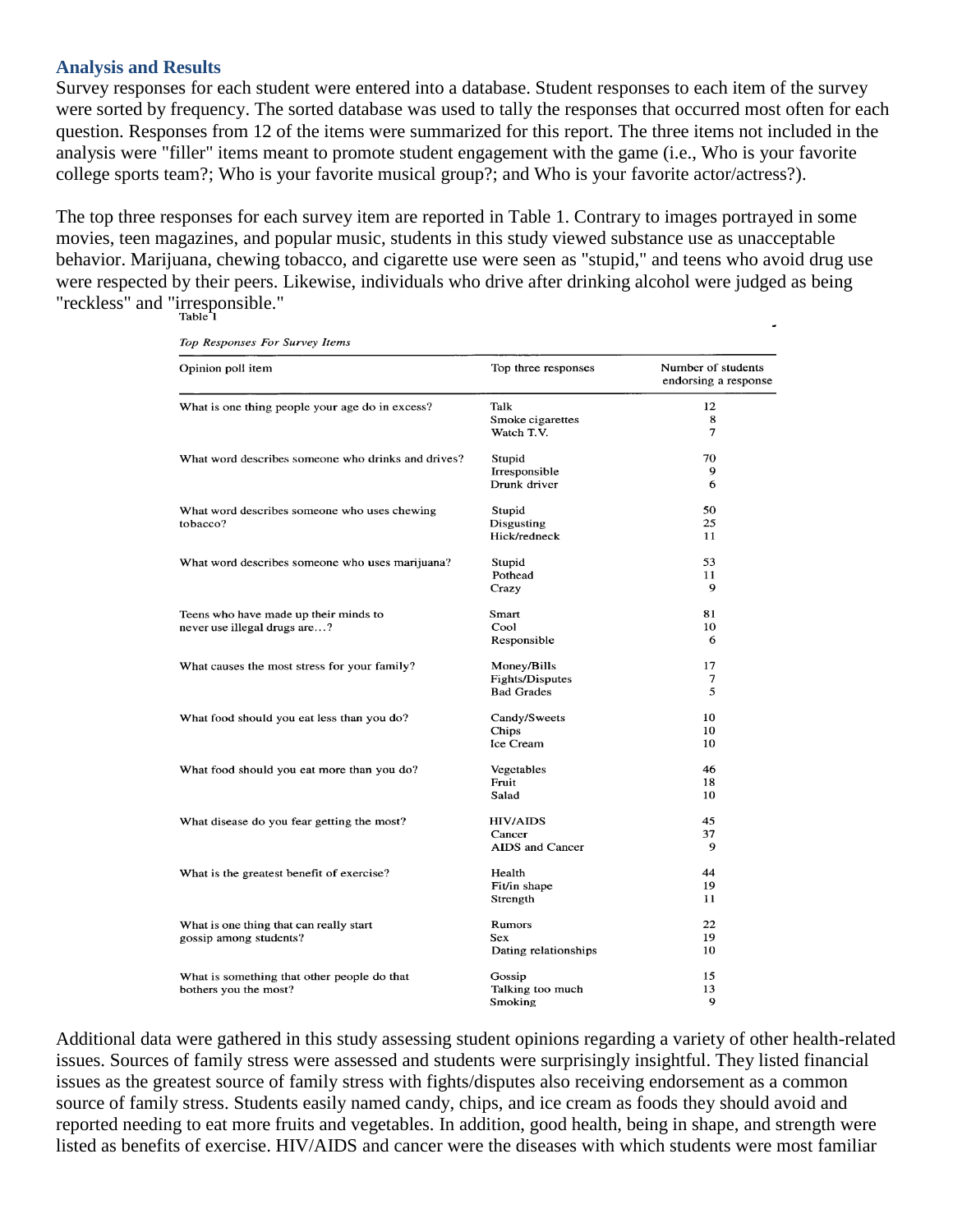and feared the most. Starting rumors and engaging in gossip were behaviors seen by youth in this study as unacceptable.

# **Discussion**

Students in this study were given a unique opportunity to express their opinions on several health-related behaviors. Information such as this is critical to program developers and educators who are attempting to design and implement health-related curricula. Contrary to popular thought, the data collected here clearly illustrate adolescent social norms that are intolerant of substance use. Health educators can use these data to make prosocial norms more salient. In order to be effective, however, this information must be presented in a credible manner. Students are more impressed and influenced by what they perceive their close friends are doing than they are by statistics from county, state, or national survey data. (Baer, Stacy, & Larimer, 1991). Class debates, open discussions, and class or school-wide surveys are examples of activities that can be used to elicit positive norms regarding substance use. When used properly, each of the aforementioned teaching methods can provide students a safe and reinforcing environment for communicating their personal opinions regarding substance use in a direct contrast to over perceptions that commonly exist when adolescents consider the use and level of acceptability among their peers. Adolescents who adopt more accurate perceptions of the prevalence and acceptance of drug use by their peers are less likely to use drugs in the future.

Finances were listed as a source of stress for many adolescents and their families. Health educators can help students cope with this source stress by teaching them money management techniques, different methods of saving money, and where appropriate, assist them in attaining important job skills. Students may also benefit from conflict management training when family fights and disputes are a source of stress.

Student responses to the nutrition and exercise questions were clear - students know which foods they should eat and which they should avoid. Likewise, they understand the benefits of exercise. The challenge is moving beyond this knowledge into healthy behavior. Educators can offer students opportunities to make personal and public commitments regarding their eating and exercising habits. Research has demonstrated that commitments (intentions) are associated with desired health outcomes (FearnowKenney, Hansen, & McNeal, 2002). Using the activities listed above to make healthy norms salient may also be ameliorative.

Discussions on the causes, symptoms, treatment, and short- and long-term consequences of HIV/AIDS and cancer seem to be relevant to student health concerns. Educators can do much to alleviate some of these concerns by teaching ways in which exercise, diet, sexual activity, and substance use can work to increase or decrease one's risk of contracting these diseases.

Most students can see the connection between rumors and gossip and the ability to develop positive personal relationships; however, these behaviors are also indirectly related to personal health, in that they can operate to perpetuate and or prevent high-risk behaviors. Rumors and gossip (e.g., young people engaging in sexual behavior) can contribute to the perpetuation of erroneous beliefs. Health educators can lead classroom discussions on how rumors and gossip are harmful because they can exaggerate the prevalence and acceptance of high-risk behaviors. Student-generated strategies for avoiding participation in gossip can be elicited and stressed.

It should be noted that the results of this study are limited to the extent that they are based on a small sample of adolescents from the southeast. The health-related social norms reported here may not generalize to high school students in other regions of the country. It could also be argued that social desirability influenced the findings; however, the anonymous nature of the survey was designed to minimize this potential problem.

Despite its limitations, the results of this study have important implications for health educators and prevention practitioners. Health educators can play an important role in changing health-related social norms among young people. Survey questions, like the ones in Table 1, can be adapted and augmented to reflect the health concerns of a particular class of students. Data from the anonymous survey can be summarized and used in a classroom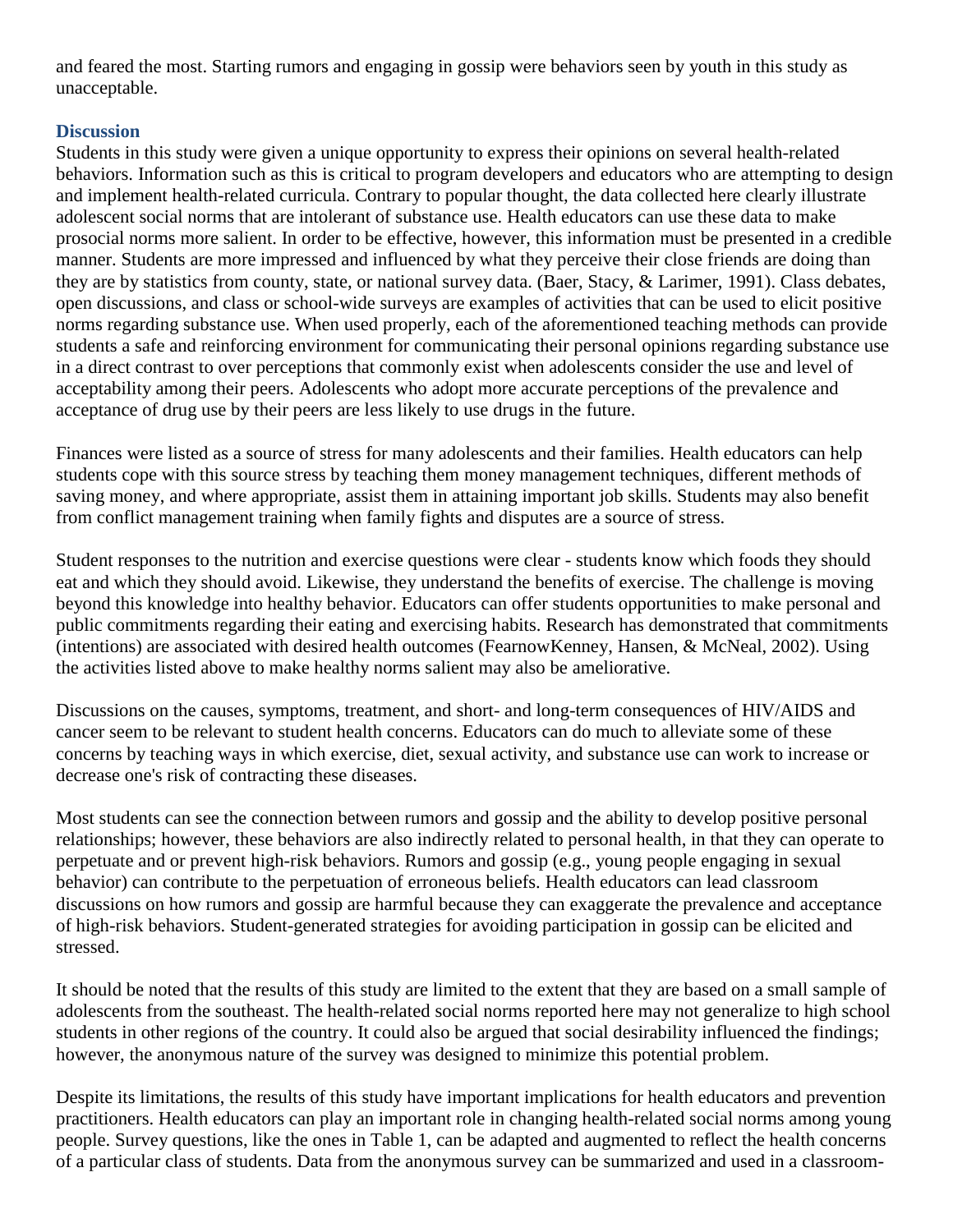based game. Questions that do a particularly good job of highlighting a conservative norm (i.e., questions for which most students endorse healthy attitudes and behaviors) can be used in class discussions. Questions for which students' opinions appear to be more split, provide great topics for class debates. All of these formal methods can be used to identify and illuminate healthy social norms.

In addition, health educators can look for informal teaching moments to correct misperceptions about the prevalence or acceptance of a particular health-related behavior. Informal conversations with students may offer opportunities to correct erroneous norms (e.g., "You know as well as I do that most students at this school are like you and do not drink."). However, the same informal conversations can inadvertently perpetuate erroneous norms (e.g., "You guys be careful tonight. I know how much drinking goes on around here over the weekend."). At the very least, health educators may wish to avoid becoming what Perkins (1997) has termed "carriers of the misperception." That is, teachers and school administrators can be sensitive to situations in which erroneous norms may be inadvertently promoted. Becoming aware of the social norms held by targeted young people will help health educators and others maximize their health promotion efforts.

# **References**

Baer, J. S., Stacy, A., & Larimer, M. (1991). Biases in the perception of drinking norms among college students. *Journal of Studies on Alcohol,* 52, 580-586.

Berkowitz, A. D. (2003). Applications of social norms theory to other health and social justice issues. In W. H. Perkins (Ed.), *The social norms approach to preventing school and college age substance abuse: A handbook for educators, counselors, and clinicians* (pp. 259-279). San Francisco: Jossey-Bass.

Botvin, G. J., Griffin, K. W., Diaz, T., & Ifill-Williams, M. (2001). Drug abuse prevention among minority adolescents: Posttest and one-year follow-up of a school-based preventive intervention. *Prevention Science,*  2(1), 1-13.

Conner, M., Sherlock, K., & Orbell, S. (1998). Psychosocial determinants of ecstasy use in young people in the UK. *British Journal of Health Psychology,* 3(4) 295-317.

Fearnow-Kenney, M., Wyrick, D. L., Jackson-Newsom, J., Wyrick, C. H., & Hansen, W. B. (2003). Initial indicators of effectiveness for a high school drug prevention program. *American Journal of Health Education, 34(2),* 66-71.

Fearnow-Kenney, M., Hansen, W. B., & McNeal, R. (2002). Comparison of psychosocial influences on substance use in adolescents: Implications for prevention programming. *Journal of Child and Adolescent Substance Abuse, 11(4),* 1-24.

Graham, J. W., Marks, G., & Hansen, W. B. (1991). Social Influence processes affecting adolescent substance use. *Journal of Applied Psychology,* 76(2), 291-298.

Hansen, W. B., & Graham, J. (1991). Preventing alcohol, marijuana, and cigarette use among adolescents peer pressure resistance training versus establishing conservative norms. *Preventive Medicine, 20,* 414-430.

Hansen, W. B., & McNeal, R. B. (2001). Self-initiated cessation from substance use: A longitudinal study of the relationship between postulated mediators and quitting. *Journal of Drug Issues, 31(4),* 957-975.

Harrington, N. G., Giles, S. M., Hoyle, R. H., Feeney, G. J., & Yungbluth, S. C. (2001). Evaluation of the All Stars character education and problem behavior prevention program: Effects on mediator and outcome variables for middle school students. *Health Education & Behavior,* 29(5), 533-546.

Keeling, R. P. (1999). Proceed with caution: Understanding and changing norms. *Journal of American College Health,47,* 243-244.

MacKinnon, D. P., Goldberg, L., Clarke, G. N., Elliot, D. L., Cheong, J. W., Lapin, A., et al. (2001). Mediating mechanisms in a program to reduce intentions to use anabolic steroids and improve exercise self-efficacy and dietary behavior. *Prevention Science,* 2(1), 15-28.

McNeal, R. B., & Hansen, W. B. (1999). Developmental patterns associated with the onset of drug use: Changes in postulated mediators during adolescence. *Journal of Drug Issues,* 29(2), 381-400.

Perkins, H. W., & Wechsler, H. (1996). Variation in perceived college drinking norms and its impact on alcohol abuse: A nationwide study. *Journal of Drug Issues, 26(4),* 961-974.

Perkins, H. W. (1997). College student misperceptions of alcohol and other drug use among peers: Exploring causes, consequences and implications for prevention programs. In *Designing alcohol and other drug*